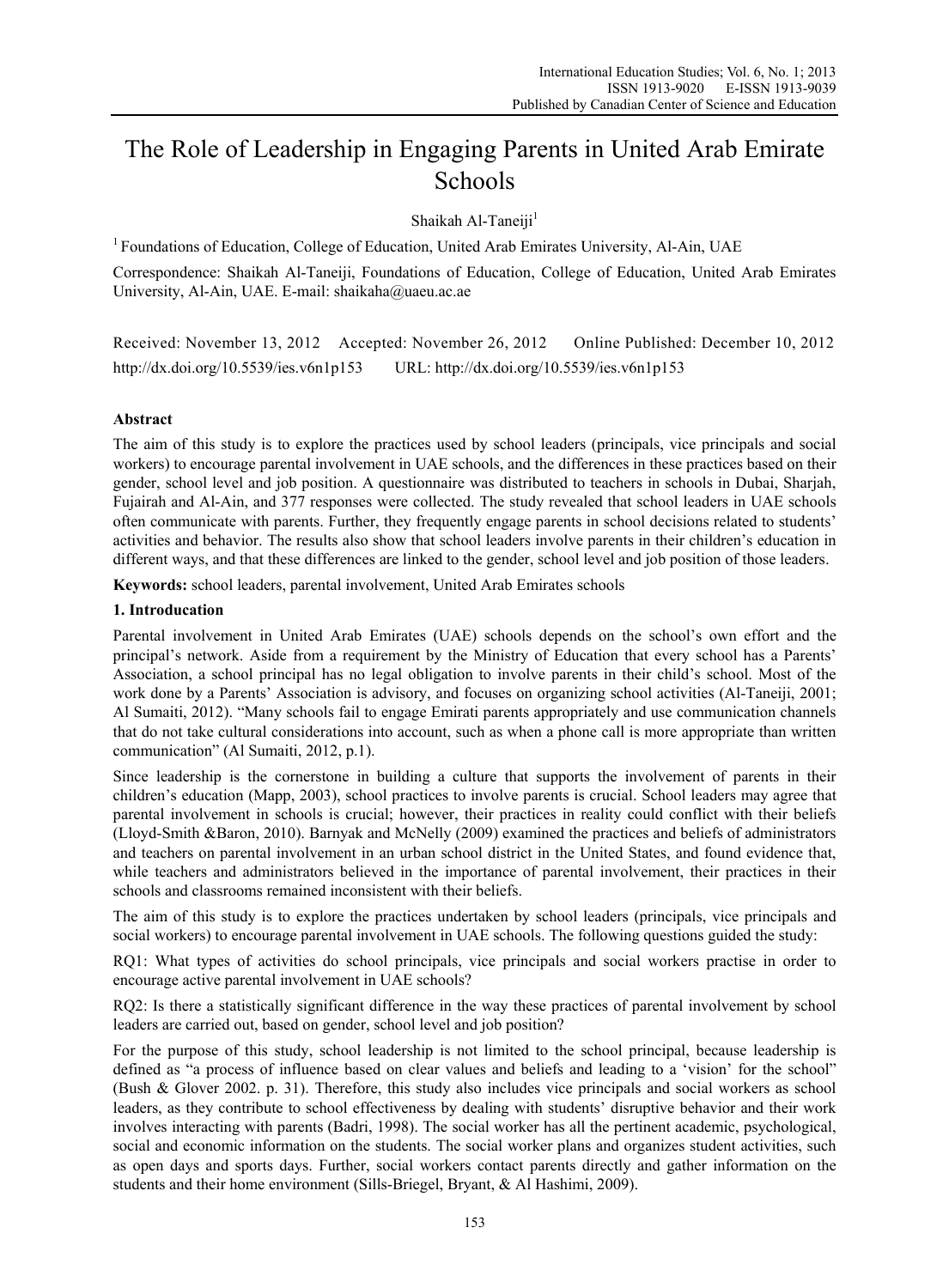Establishing successful parental involvement in UAE schools brings new challenges for school leaders, who must determine how to generate meaningful parental involvement that benefits students, schools and parents alike. Few studies have explored this area of study in the UAE. This study is expected to add to the general body of literature on parental involvement in schools, specifically in the UAE.

#### **2. Limitations**

One of limitations of this study is that the data collection was obtained from school leaders**,** not from parents**.**  This occurred because many of the parents had a poorly developed understanding of the role of a school leader. A further limitation of the study is that the results of the study are based on self-reported data that was obtained by a survey instrument that did not preclude biased responses.

#### **3. Literature Review**

Numerous studies have reported that parental involvement in children's education is essential for student achievement (Barton & Coley, 2007; Dixon, 2008; Gordon & Louis 2009; Hill & Tyson, 2009; Henderson & Mapp, 2002; Lunenburg and Irby, 2002; Simon, 2001; Van Voorhis, 2001). Parental involvement may be defined as "parents' involvement in children's education to promote their academic and social success" (Fishel & Ramirez, 2005). Epstein (1995) described parental involvement in children's education through six types of activities: parenting, communicating, learning at home, volunteering, decision-making and community connections. These six types of activities will be examined in greater depth in this study.

Involving parents effectively in schools is challenging. According to Mitchell (2008), some of the challenges arise because most school administrators and teachers do not work with parents as equal partners in decision-making, largely because of their negative attitude to parents. Some schools see involving parents as a waste of time or an extra burden. Bæck (2010a) examined teachers' attitudes and experiences and found that most teachers value the interaction with parents and consider them to be supporters. On the other hand, teachers also stress their own professionalism and deliberately try to keep a distance between themselves and the parents. Jacobs (2008) carried out interviews with 21 grade 1-4 teachers and found that teachers value and use communication to meet their students' curriculum needs. Further, she reported that the views of teachers on parental involvement were based on models exhibited by their mentor teachers, their colleagues, the school administration and their own parents.

This literature review seeks to point out that parental involvement in schools declines as students move to higher grades (Spera, 2005). Parents face difficulties in becoming involved at the secondary school level; these difficulties include not knowing what is required of them, the fact that the workload at this level requires more effort from them, and their own negative school experiences (Dixon, 2008). The education level of the parents could also impact on their involvement. Parents with a low level of education find it particularly difficult to collaborate with schools, due to feelings of inadequacy about their own level of academic knowledge (Bæck, 2010b).

Usually, in secondary schools, parental expectations, academic socialization and guidance have more influence on students' learning, than the visibility of parents at school events or working on homework (Fan and Chen, 2001; Chen & Gregory, 2010; Sanders and Epstein, 2000; Hill and Tyson, 2009). Hill and Tyson (2009) state that academic socialization, expectations for achievement, valuing education, and discussions about future plans and goals are effective for students in middle and secondary school. This suggests that parental involvement in secondary schools should be structured differently from parental involvement in elementary schools (Chen and Gregory, 2010). Simon (2004) found that parents are more likely to be involved in their children's education in high school, if schools conduct activities that encourage them to be involved. This finding was based on the results of a survey of 11,000 parents of the high school seniors who participated in the National Educational Longitudinal Study of 1988.

Many models in western literature describe the role of parents in their children's education. Berger's model (1991) describes how parents should be involved in schools. The roles included in this model are: parents as teachers of their own children, parents as employees of a school, parents as volunteers, parents as resources, and parents as policy-makers. Chavkin and Williams (1993) later revised and emphasized some of these roles and added others. These roles consisted of parents as audience, parents as tutors, parents as program supporters, parents as policy-makers, parents as advocates, and parents as co-learners. Many empirical studies have examined the different types of parental involvement and their impact on student achievement. Harris and Goodall (2008), for instance, conducted a qualitative study, using the case-study method, on 20 schools in England, using documentation and performance analysis from each. Their results showed that parental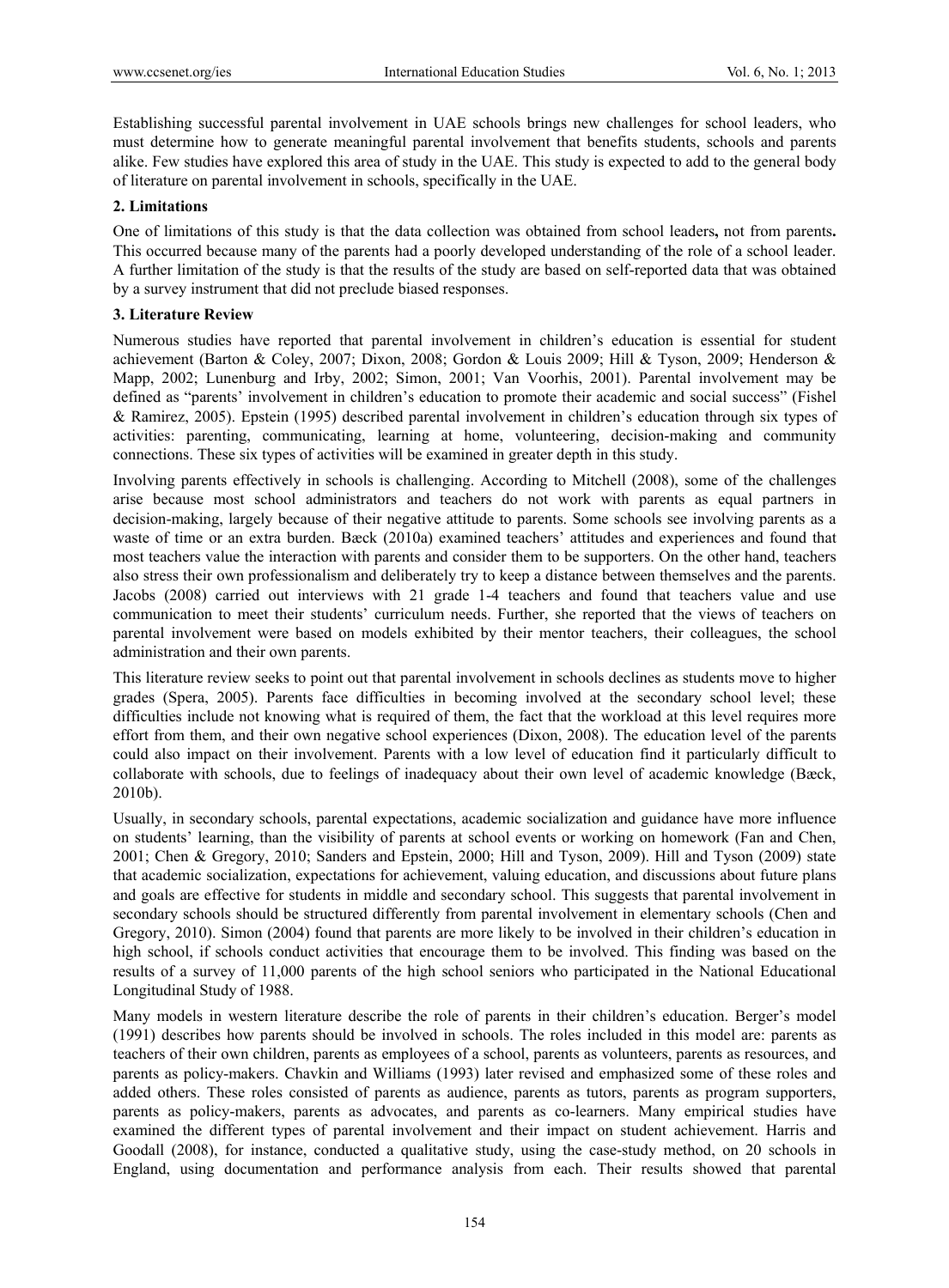involvement in children's learning in the home has more effect on students' achievement than parental involvement in school activities.

In the United States, Epstein (2008) described six types of parental involvement, detailing how schools should engage parents. They are:

- Parenting: Helping parents with parenting and child-rearing skills, understanding child development and supporting home conditions that encourage child achievement;
- Communicating with parents regarding school programs and student progress through effective two-way communication;
- Volunteering: Involving parents as volunteers in the school or outside school, to support school programs and activities;
- Learning at home: Involving parents in learning activities with their children at home, such as reading with their children or showing an interest in their homework;
- Decision-making: Involving parents in schools as decision-makers in school governance through Parent-Teacher Associations (PTAs), school councils and committees;
- And collaborating with the community where parents work with different organizations and groups to support school activities and programs.

The literature confirms that the way in which schools involve parents correlates to the level of their involvement, and is crucial if increased involvement is sought. For example, Bailey, Silvern, Brabham and Ross (2004) found that interactive reading homework designed by schools could increase parental involvement in reading homework, and, as a result, student achievement. Feuerstein (2000) found that teacher communication with parents, parent volunteerism, and involvement in parent-teacher organizations, can all be increased when teachers contact parents. Haastrup and Arogundade (2009) investigated the relationship between parents' involvement in school administration and the effectiveness of secondary schools in Nigeria, by surveying 1200 teachers, 300 parents and 60 principals from 60 secondary schools in that country. The researchers found that while parents were heavily involved in the school administration, there was no relationship between parental involvement in school administration and the effectiveness of schools. They suggested that, if they wish to improve the effectiveness of schools, decision-makers should focus on how students learn. A supportive study was also conducted by Boaduo, Milondzo and Adjei (2009) in South Africa. This study reported that parental involvement in school governance contributed to the effectiveness of teachers in improving student learning and performance.

Parental involvement in children's education can differ according to culture and ethnicity. Huntsinger and Jose (2008) investigated the types of parental involvement in two cultures within the United States. They found that, due to cultural traditions, Chinese-American parents and European American parents differed in the way they were involved in their children's education. European-American parents like to volunteer in schools, but Chinese-American parents like to focus more on teaching their children at home.

In short, parents have a crucial role in their children's education. Therefore, schools should recognize different types of parental involvement in order to engage parents in their children's education at different school levels. They also need to deal with any obstacles that could prevent parents from being involved.

#### **4. The Context of the Study**

As this study was conducted in the UAE, it is useful to understand the UAE education system of education a little more. In the UAE, the Ministry of Education is charged with providing educational services to five emirates: Sharjah, Ajman, Ras al-Khaimah, Fujairah and Umm al-Quwain. The Abu Dhabi Education Council, established in 2005, oversees educational services in the emirate of Abu Dhabi. In 2006, the Knowledge and Human Development Authority (KHDA), was established to provide and supervise educational services in Dubai (International Bureau of Education, 2011).

The school structure includes three basic education segments. The first covers grades 1-5, while the second covers grades 6-9. The students then move to the third segment, which is the secondary education segment, which lasts for three years and covers grades 10-12. The UAE, which is undergoing curriculum major reform, has 721 government schools. Therefore, many programs and initiatives have been set in motion to improve the quality of school education. These involve an increased emphasis on the use of technology in teaching and learning, English language learning, and consideration of where the students should be focused (International Bureau of Education, 2011). School administrators, teachers and staff are now appointed centrally. Schools are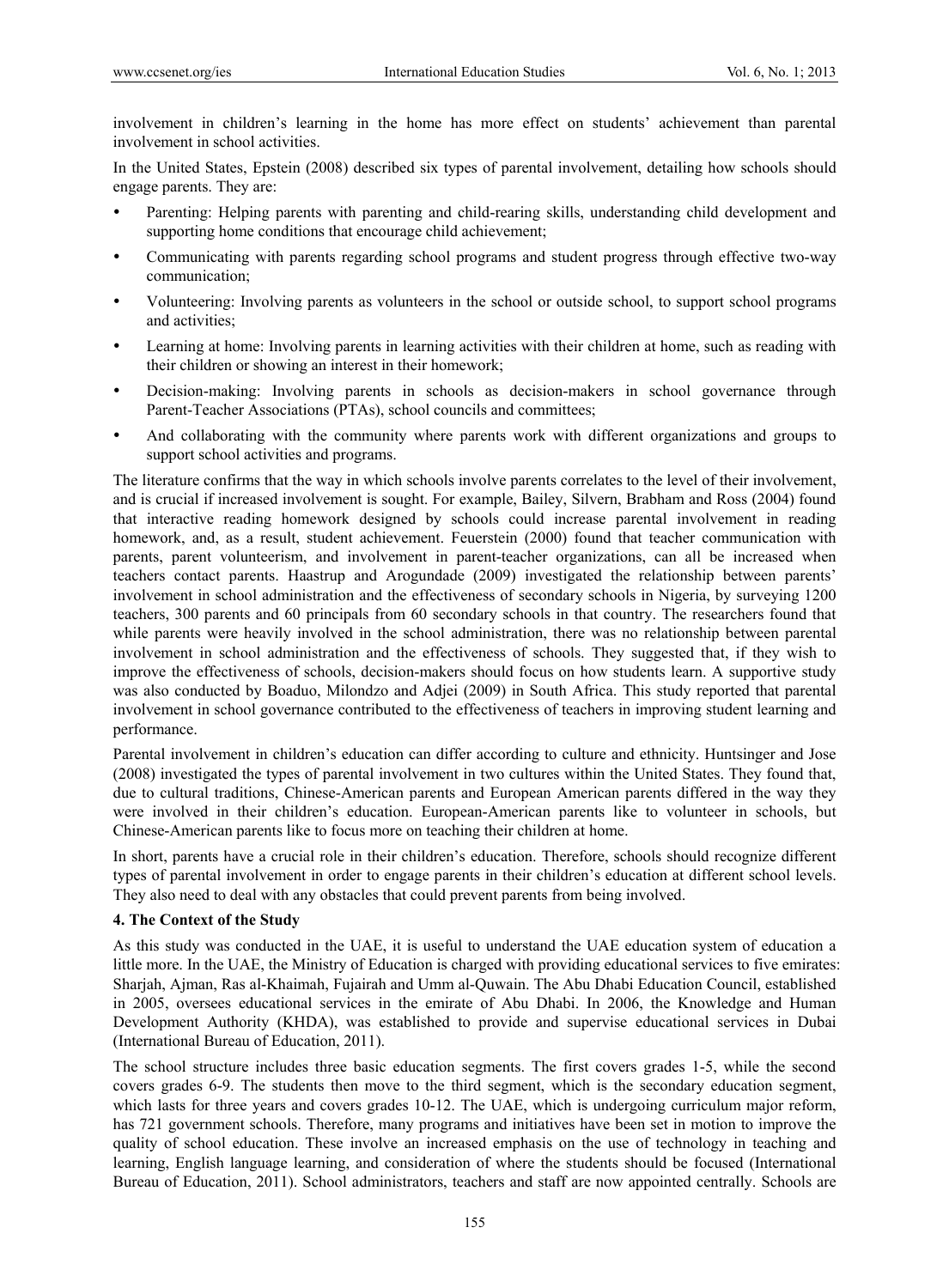segregated by gender. UAE schools generally have one or two vice-principals, depending on the number of students. This study will be placed in the above context, tying in aspects of the local culture that influence the ways in which school leader involve parents in school activities and student education.

# **5. Methodology**

A quantitative survey was distributed to principals, vice principals and social workers from four educational districts in UAE. The questionnaire was distributed and collected by a research office from each educational zone and then sent to the researcher.

# *5.1 Participants*

The four educational zones were selected at random, and included Dubai, Sharjah, Fujairah, and Al-Ain, out of the 10 UAE education zones. Of the total of 600 questionnaires that were sent out, 377 were received back, giving a response rate of 62.8 %. The profile of the participants was as follows: 110 (29.2%) principals, 117 (31.0%) vice principals, and 150 (39.8%) social workers. There were also 136 (36.1%) males and 241 (63.9%) females in the sample. All the participants were teaching in the three basic educational levels: the first segment-116 (30.8%), the second segment-153 (40.6%), and secondary-107 (28.4%).

#### *5.2 Instrument*

The survey instrument was a questionnaire, originally designed by Salinas, Epstein and Sanders (1999). This was adapted for the purpose of this study, after obtaining permission from the authors. The instrument was modified by the researcher with the aim of measuring school, family and community partnerships. The questionnaire consisted of two sections. In section A, respondents were asked to respond to demographic questions regarding their years of experience, level of education, gender and school type. In section B, respondents were asked to rate their practices to encourage parents to be engaged in school activities, based on a five-point Likert scale: 'never' (=1); rarely (=2); sometimes (=3); often (=4), and always (=5). This section contained a list of practices used by educators, based on the six types of involvement listed in Epstein's model. The section consisted of 49 items classified under six areas of involvement that schools practice to engage parents: Parenting, Communicating, Learning at Home, Volunteering, Involving in Making Decisions, and Communicating with Community.

The validity of the questionnaire was established through an evaluation of the initial draft of the questionnaire by a group of university professors from the Faculty of Education, UAE University. Modifications based on their suggestions were made. Accordingly, some questions were shortened and others were eliminated or modified. The internal reliability of the entire questionnaire and its separate components was established using Cronbach's Alpha. The result of this analysis indicated that the internal reliability of the questionnaire was high (.96). In addition, the internal reliability of each of the six components of the questionnaire was estimated, and the results were summarized in Table 1. These values indicated that all components have acceptable internal reliability.

| Component                     | Number of Items | Cronbach's<br>Alpha |
|-------------------------------|-----------------|---------------------|
| Parenting                     | 6               | .83                 |
| Communicating                 | 20              | .90                 |
| Learning at home              | 3               | .80                 |
| Volunteering                  | 11              | .92                 |
| Involving in Making Decisions | 5               | .79                 |
| Communicating with Community  |                 | .77                 |

Table 1. Number of Items and Internal Reliability of Each of the Six Components

# **6. Data Analysis**

To answer RQ1 (What types of activities do school principals, vice principals and social workers carry out in order to encourage active parental involvement in UAE schools?), descriptive tests were first conducted to calculate means. To answer the second question (Is there a statistically significant difference due to gender, school level, and job position?), an ANOVA was carried out to find out the difference among school levels and job position (principal, vice principal and social worker), and a t test was used to establish the gender difference.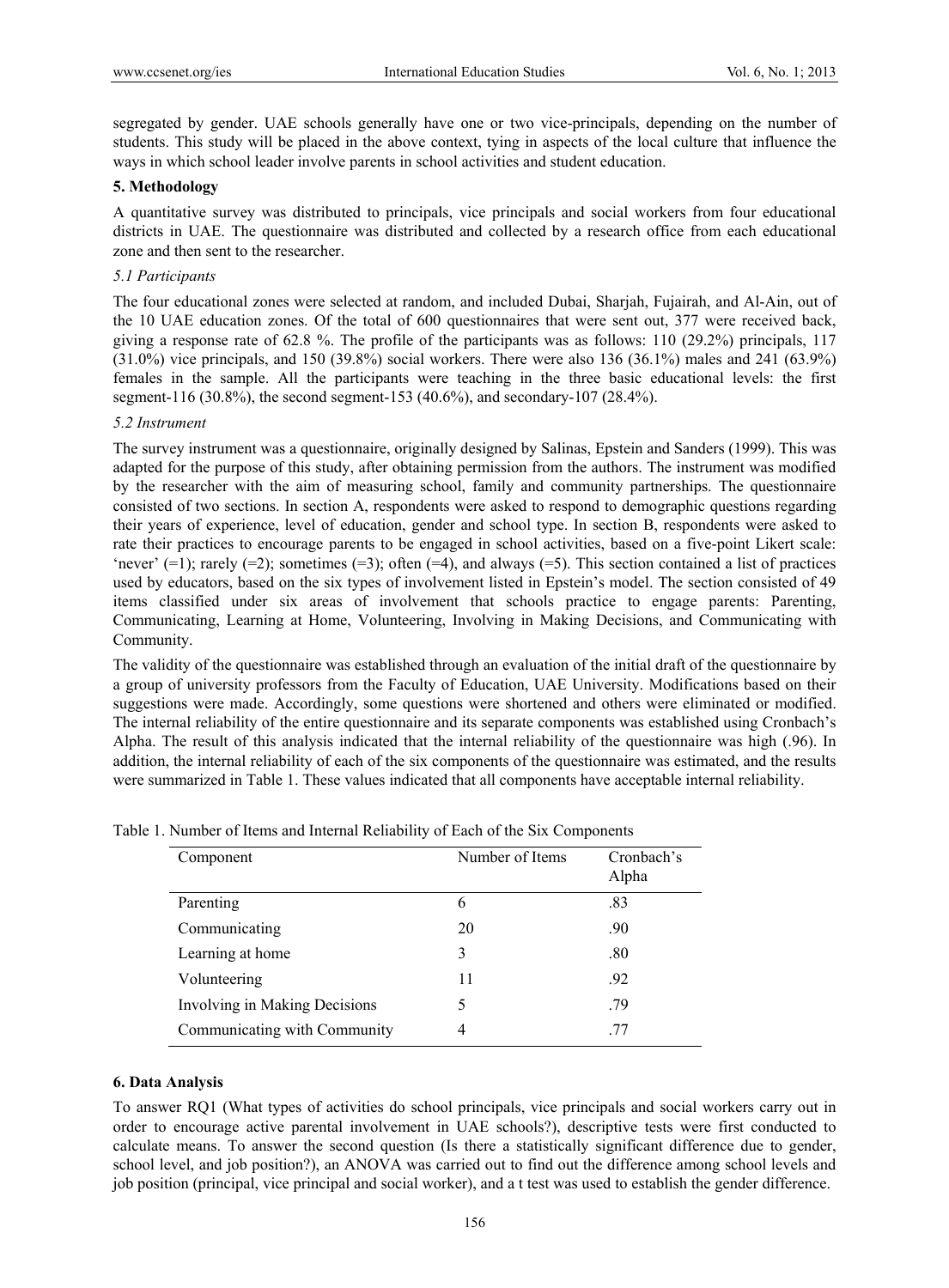#### **7. Results**

To answer RQ1: "What types of activities do school principals, vice principals and social workers carry out in order to encourage active parental involvement in UAE schools?", the responses of participants were analyzed through an examination of the results of the descriptive statistical tests, and the results were summarized according to the six components of parental involvement types (see table 2). The results indicate that Communication activities  $(M=4.15)$ , and involving parents in making decisions for schools  $(M=4.06)$ , are activities that school leaders are practicing most to involve parents in their children's education, while encouraging parents in parenting  $(M=3.59)$ , learning at home  $(M=3.59)$ , volunteering  $(M=3.86)$  and communicating with Community (M=3.84) were less practiced.

| Parental Involvement Types    | N   | Minimum | Maximum | Mean   | Std.<br>Deviation |
|-------------------------------|-----|---------|---------|--------|-------------------|
| Parenting                     | 374 | 1.17    | 5.00    | 3.5971 | .78130            |
| Communicating                 | 344 | 1.60    | 5.00    | 4.1586 | .54427            |
| Learning at home              | 373 | 1.00    | 5.00    | 3.5880 | .93697            |
| Volunteering                  | 361 | 1.00    | 5.00    | 3.8572 | .82698            |
| Involving in Making Decisions | 366 | 1.40    | 5.00    | 4.0667 | .76092            |
| Communicating with Community  | 374 | 1.25    | 5.00    | 3.8389 | .81475            |
| Valid N (listwise)            | 333 |         |         |        |                   |

Table 2. Descriptive Analysis for Parental Involvement Types Activities of School leaders

*First: Parenting*, principals practice several types of activities to encourage parents of students to be engaged in schools. Providing parents with information on a good study atmosphere was the most common activity encouraged by principals ( $M=4.15$ ), and social workers ( $M=4.37$ ), and less commonly by vice principals (3.85). Providing parents with books, tapes and flyers on how to raise children was also less practiced by vice principals  $(M = 2.57)$ , the principal  $(M=2.87)$  and the social workers ( $M=3.17$ ). The other activities were encouraged by principals on average or a little bit above average. Similar results were observed for vice principals and social workers. Table 3 summarizes the responses of participants on the six items that make up this component.

|  | Table 3. Responses of Principals, Vice Principals, and Social Workers on Parenting |  |  |
|--|------------------------------------------------------------------------------------|--|--|
|  |                                                                                    |  |  |

| Item                                                                                                                                    | Principals | V. Principals | Social<br>Workers |
|-----------------------------------------------------------------------------------------------------------------------------------------|------------|---------------|-------------------|
| 1. I organize workshops to explain new information to parents on<br>how to raise their children.                                        | 3.69       | 2.95          | 3.53              |
| 2. I ask parents to provide me with important topics to present<br>workshops about them.                                                | 3.30       | 3.00          | 3.60              |
| 3. I provide parents with information about their children's 3.68<br>growth in each stage.                                              |            | 3.20          | 3.89              |
| 4. I provide parents with books, tapes and flyers on how to raise<br>their children.                                                    | 2.87       | 2.57          | 3.17              |
| 5. I provide parents with information on how to provide their 4.15<br>children with good atmosphere for studying and doing<br>homework. |            | 3.85          | 4.37              |
| 6. I encourage parents to contact each other to exchange 4.05<br>experience on how solve their children problems.                       |            | 4.04          | 4.44              |

n= 333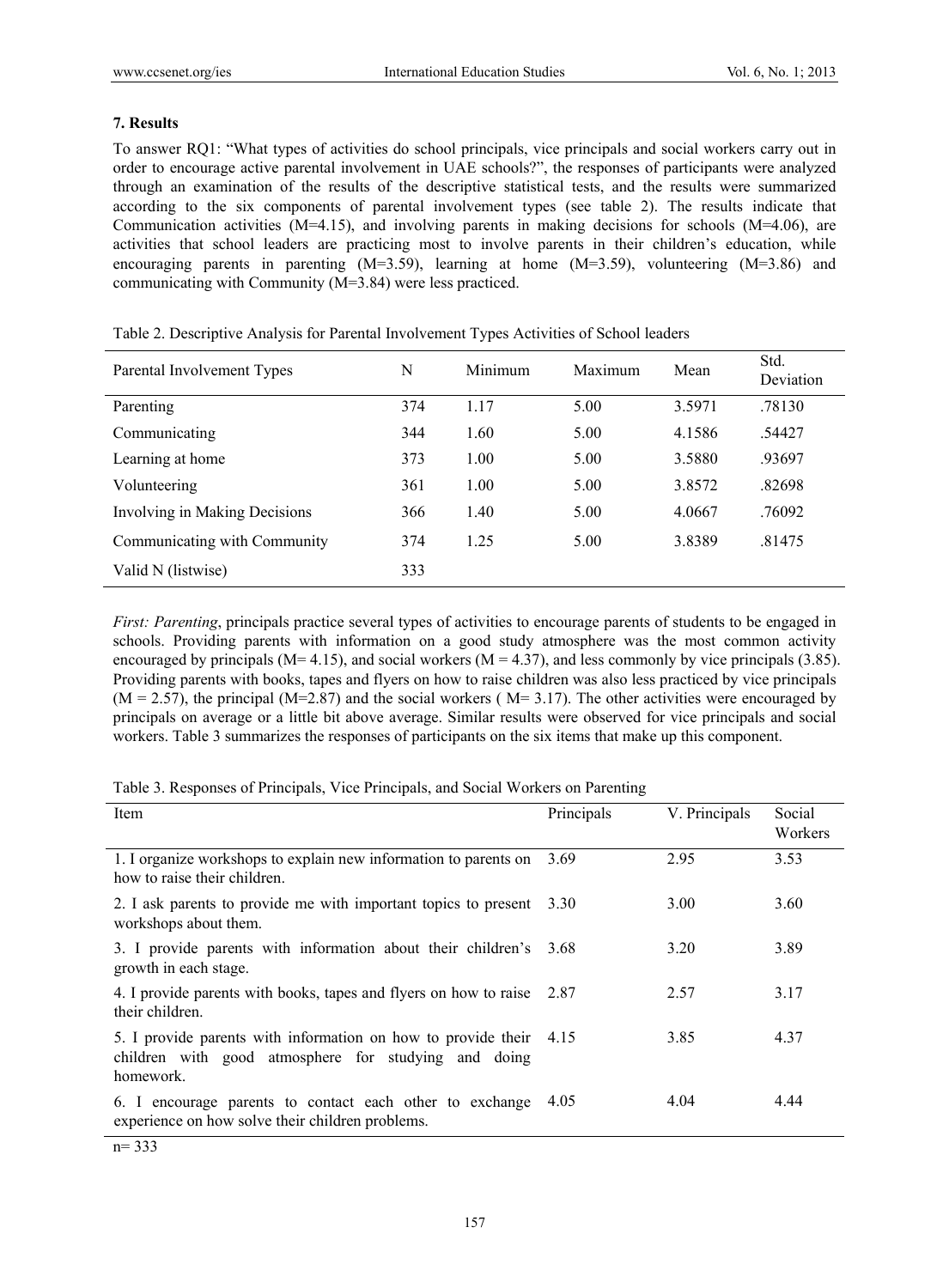*Second: Communicating*, this is the biggest factor containing 19 items. In general, it may be said that communication between school leaders and parents is well established, as most of the scores in the items in this factor were above average (M=3). For principals, the most important communication with parents pertains to student achievement and attendance. Similar results were observed for social workers.

It was found that principals communicated with parents more than vice principals in most of these areas. This could be the case due to the distribution of administrative roles in schools. Asking teachers to use the school phone was the least common activity in general by vice principals  $(M = 2.97)$ , social workers  $(M = 3.11)$ , and the principals alike (M= 3.40). The responses of participants on each item were summarized and listed in Table 4.

| Item                                                                                                      | Principals | V. Principals | Social<br>Workers |
|-----------------------------------------------------------------------------------------------------------|------------|---------------|-------------------|
| 1. I provide parents with information about their children's<br>strength and weakness.                    | 4.55       | 4.24          | 4.73              |
| 2. I ask teachers to communicate with parents.                                                            | 4.79       | 4.60          | 4.81              |
| 3. I encourage teachers to send students reports to parents that<br>show students' activities.            | 4.26       | 4.24          | 4.26              |
| 4. I ask teachers to use the school phone to contact parents.                                             | 3.40       | 2.97          | 3.11              |
| 5. I provide parents with teachers' phone numbers.                                                        | 4.50       | 4.47          | 4.60              |
| 6. I provide parents with information about good times to contact<br>teachers.                            | 4.72       | 4.29          | 4.74              |
| 7. I involve parents in the school activities that their children<br>participate in.                      | 4.05       | 3.91          | 3.85              |
| 8. I communicate with parents regarding students' academic<br>achievement                                 | 4.86       | 4.39          | 4.83              |
| 9. I communicate with parents regarding regular meeting in<br>schools                                     | 4.75       | 4.33          | 4.76              |
| 10. I communicate with parents regarding helping students in the<br>school activities.                    | 4.58       | 4.09          | 4.55              |
| 11. I communicate with parents regarding conducting parents'<br>council meetings.                         | 4.68       | 4.23          | 4.73              |
| 12. I communicate with parents regarding students' attendance<br>and absenteeism                          | 4.84       | 4.60          | 4.85              |
| 13. I communicate with parents regarding students development                                             | 3.87       | 3.41          | 4.03              |
| 14. I communicate with parents regarding curriculum                                                       | 4.07       | 3.62          | 3.91              |
| 15. I communicate with parents regarding volunteering in school's<br>activities                           | 4.50       | 4.17          | 4.50              |
| 16. I communicate with parents regarding school philosophy and<br>mission.                                | 4.19       | 4.05          | 4.17              |
| 17. I communicate with parents regarding visiting parents in their<br>homes.                              | 4.35       | 3.05          | 3.32              |
| 18. I communicate with parents regarding avoiding problems that<br>could happen to students.              | 3.96       | 3.89          | 4.07              |
| 19. I communicate with parents regarding distributing survey to<br>know students' weakness and strengths. | 3.56       | 3.15          | 3.56              |

Table 4. Responses of Principals, Vice Principals, and Social Workers on Communicating

*Third: Learning at home*, this factor contained only three items. The results indicated that school leaders sometimes (M=3) encourage parents to be engaged in school issues related to students' learning at home. Social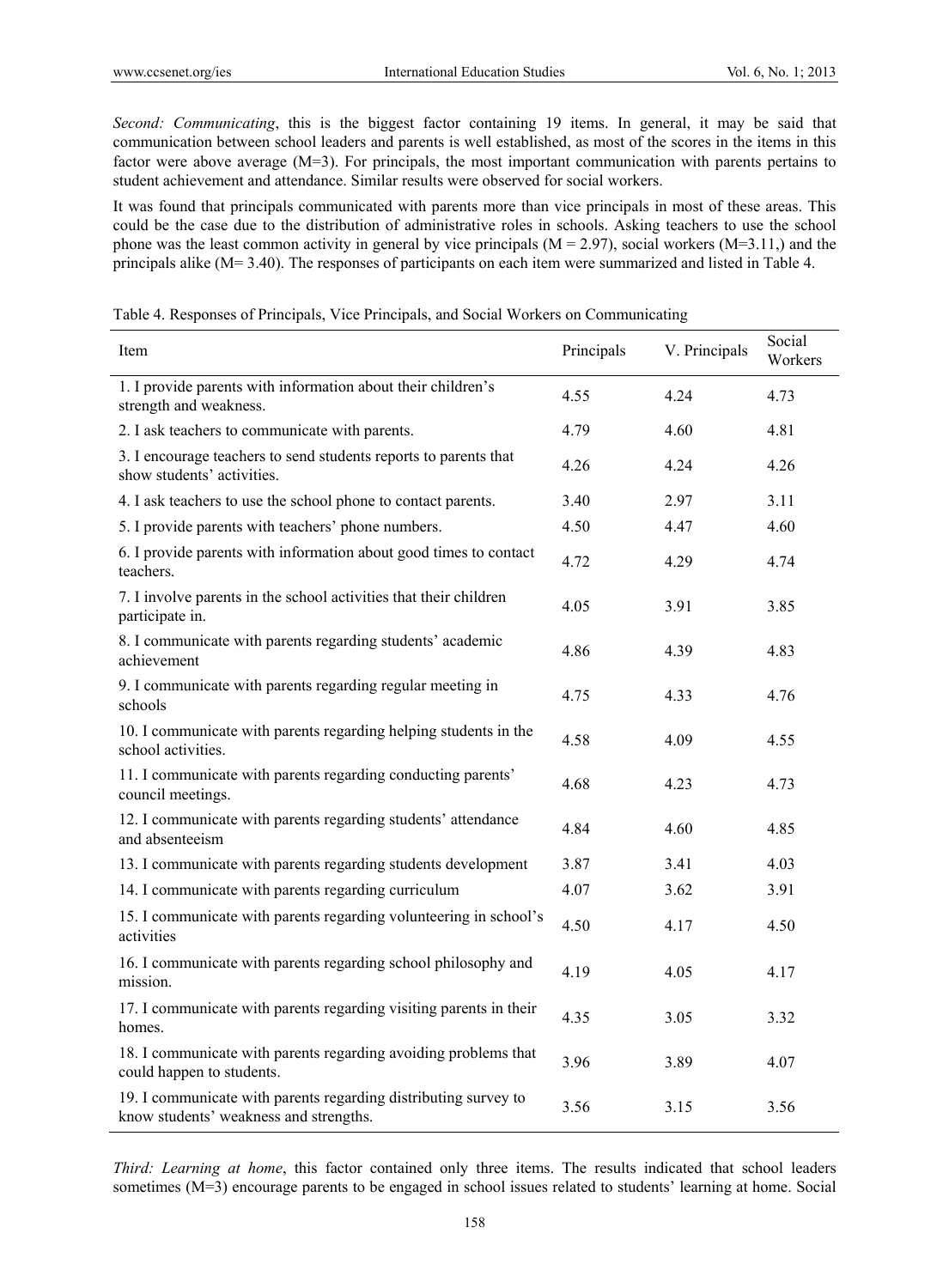workers often provide parents with information that helps them to teach their children at home (M=4.05). On the other hand, borrowing educational resources from schools was the least common activity practiced by school leaders among the listed activities. The means of participants' responses on each of the items are summarized in Table 5.

| Table 5. Responses of Principals, Vice Principals, and Social Workers on Learning at Home |  |
|-------------------------------------------------------------------------------------------|--|
|                                                                                           |  |

| Item                                                                                     | Principals | Principals | Social<br>Workers |
|------------------------------------------------------------------------------------------|------------|------------|-------------------|
| 1. I provide parents with information that help them to<br>teach their children at home. | 3.95       | 3.58       | 4.05              |
| 2. I encourage parents to borrow educational activities to<br>help their children learn. | 3 2 5      | 3 15       | 3 1 3             |
| 3. I direct parents to learning resources in the community.                              | 3.66       | 3.51       | 3.90              |

*Fourth: Volunteering*, most of the activities mentioned in Table 6 are used sometimes by school leaders to encourage volunteer activities by students and their parents. Asking parents to attend school activities, encouraging students to volunteer outside and inside school, and giving prizes and certificates to parents who voluntarily participate in school activities are the most often-seen practices in schools, while asking parents to join school teachers for field trips was the least practiced activity. Asking parents to volunteer is most commonly a task undertaken by social workers (M= 4.09). Asking parents to participate in art displays and workshops for students are often activities that are done by school principals  $(M= 4.17)$  and social workers  $(M= 4.14)$ .

| rable of Responses of Frincipals, Vice Frincipals, and Social Workers on Volumeering                                        |            |                  |                   |  |  |
|-----------------------------------------------------------------------------------------------------------------------------|------------|------------------|-------------------|--|--|
| Item                                                                                                                        | Principals | V.<br>Principals | Social<br>Workers |  |  |
| 1. I ask parents to attend different school activities                                                                      | 4.56       | 4.17             | 4.52              |  |  |
| 2. I encourage students to volunteer outside and inside school.                                                             | 4.44       | 4.23             | 4.60              |  |  |
| 3. I conduct workshops for teachers to activate the communication<br>between teachers and volunteered parents.              | 3.96       | 3.47             | 3.78              |  |  |
| 4. I ask parents about the activities that they can do voluntarily.                                                         | 3.89       | 3.56             | 4.09              |  |  |
| 5. I ask parents to participate in art displays and different<br>workshops for students.                                    | 4.17       | 3.79             | 4.14              |  |  |
| 6. I encourage parents to present extra lessons.                                                                            | 3.40       | 3.20             | 3.54              |  |  |
| 7. I ask parents to join students in their field trips.                                                                     | 3.35       | 3.20             | 3.60              |  |  |
| 8. I ask parents to help teachers in the classrooms and labs.                                                               | 3.36       | 3.19             | 3.44              |  |  |
| 9. I encourage parents to provide school with educational<br>resources, art works and printed work.                         | 3.65       | 3.42             | 3.85              |  |  |
| 10. I give prizes and certificates to volunteered parents who<br>participate in the school activities.                      | 4.46       | 4.14             | 4.45              |  |  |
| 11. I gather information about parents who are willing to<br>participate in school's activities and their time availability | 3.69       | 3.50             | 3.90              |  |  |
| 12. I communicate with parents regarding providing public<br>libraries with copies of school books.                         | 3.72       | 3.18             | 2.98              |  |  |
|                                                                                                                             |            |                  |                   |  |  |

Table 6. Responses of Principals, Vice Principals, and Social Workers on Volunteering

*Fifth: Involving parents in making decisions*, it is clear from the results in Table 7 that encouraging parents to attend the parents' councils meetings is the most common activity in school that is encouraged by principals  $(M=4.86)$ , vice principals  $(M=4.61)$ , and social workers as well  $(M=4.83)$ .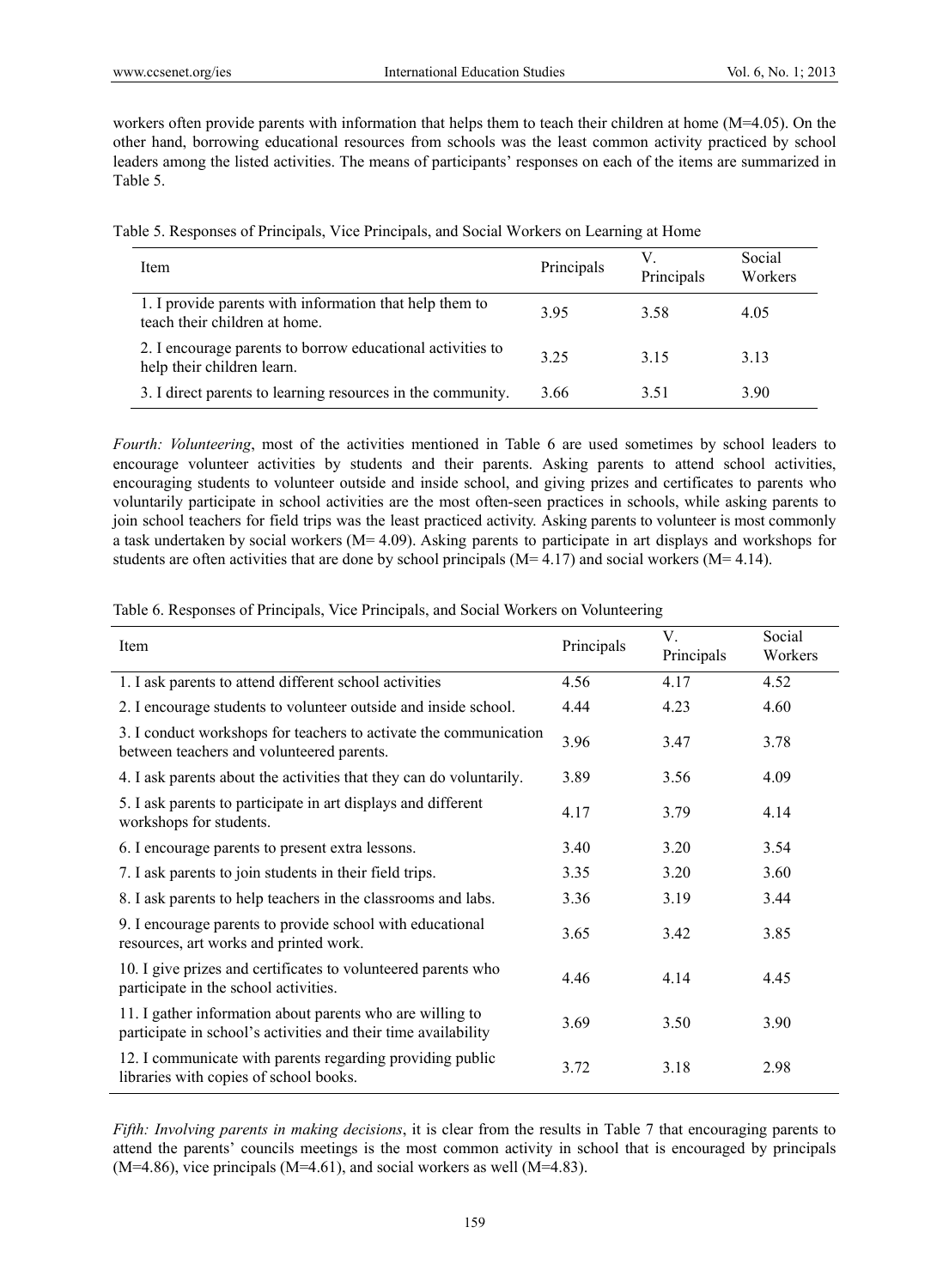Encouraging parents to participate in school management activities is often done by social workers (M=4.14). Asking parents to be involved in solving problems that are encountered in school is often a practice undertaken by school principals and social workers (M=4.05, M=4.22). For social workers however, participating in school management and involving parents in solving school problems are the most common practices.

| Table 7. Responses of Principals, Vice Principals, and Social Workers on Involving Parents in Making Decisions |  |  |
|----------------------------------------------------------------------------------------------------------------|--|--|
|----------------------------------------------------------------------------------------------------------------|--|--|

| Item                                                                          | Principals | V.<br>Principals | Social<br>Workers |
|-------------------------------------------------------------------------------|------------|------------------|-------------------|
| 1. I encourage parents to attend parents' councils                            | 4.86       | 4.61             | 4.83              |
| 2. I encourage parents to participate in the school<br>management.            | 3.85       | 3.69             | 4.14              |
| 3. I ask parents to be involved in solving problems that<br>encounter school. | 4.05       | 3.69             | 4.22              |
| 4. I support parents being involved in reviewing school<br>curriculum.        | 3.76       | 3.67             | 3.85              |
| 5. I ask parents to suggest topics for workshops for parents.                 | 3.83       | 3.59             | 397               |

*Sixth: Communicating with the community*, from the results in Table 8; one can conclude that the most common practice by school leaders in communicating with the community is to ask teachers and students to provide services to their communities (principals M=4.45, vice principals M=4.20, social workers M=4.21). Encouraging all community institutions to participate in school activities was the most often-practiced activity by school principals (M=4.33) and social workers (M=4.21). However, providing parents with information on available services in the community is most often done by social workers. Organizing programs for school in tandem with community institutions' support is the least common activity by school leaders, (school principals M=3.05, vice principal M= 2.74, and social workers M=3.11).

Table 8. Responses of Principals, Vice Principals, and Social Workers on Communicating with Community

| Item                                                                                     | Principals | V<br>Principals | Social<br>Workers |
|------------------------------------------------------------------------------------------|------------|-----------------|-------------------|
| 1. I provide parents with information about available<br>services in their community.    | 3.83       | 3.75            | 4.11              |
| 2. I organize programs and activities for school with<br>community institutions support. | 3.05       | 2.74            | 3.11              |
| 3. I encourage all community institutions to participate in<br>school activities.        | 4.33       | 394             | 4 2 1             |
| 4. I ask teachers and students to provide service to their<br>communities.               | 445        | 4 2 0           | 4 2 1             |

The second research question in this study was: "Is there a statistically significant difference in the way these practices of parental involvement by school leaders are carried out based on gender, school level, and job position?" To compare the way practices are carried out based on job position, the means of the responses of each of the six components were calculated for principals, vice principals, and social workers respectively, and summarized in the first three columns in Table 8. The last two columns contain the results of the Analysis of Variance (ANOVA) tests which were used to compare the three educators' groups.

As can be concluded from Table 9, the three groups of educators (principals, vice principals, and social workers) are significantly statistically different in their practices of encouraging parents to be engaged in their children's schooling in the areas of Parenting, Communication, Volunteering, and being Involved in Decision-Making, while differences in Learning at home and Communicating with Community were not found to be statistically significant. Further, based on overall means of the six types of involvement, it was seen that the vice school principal is less engaged in activities that encourage parents to be involved in their children's' education.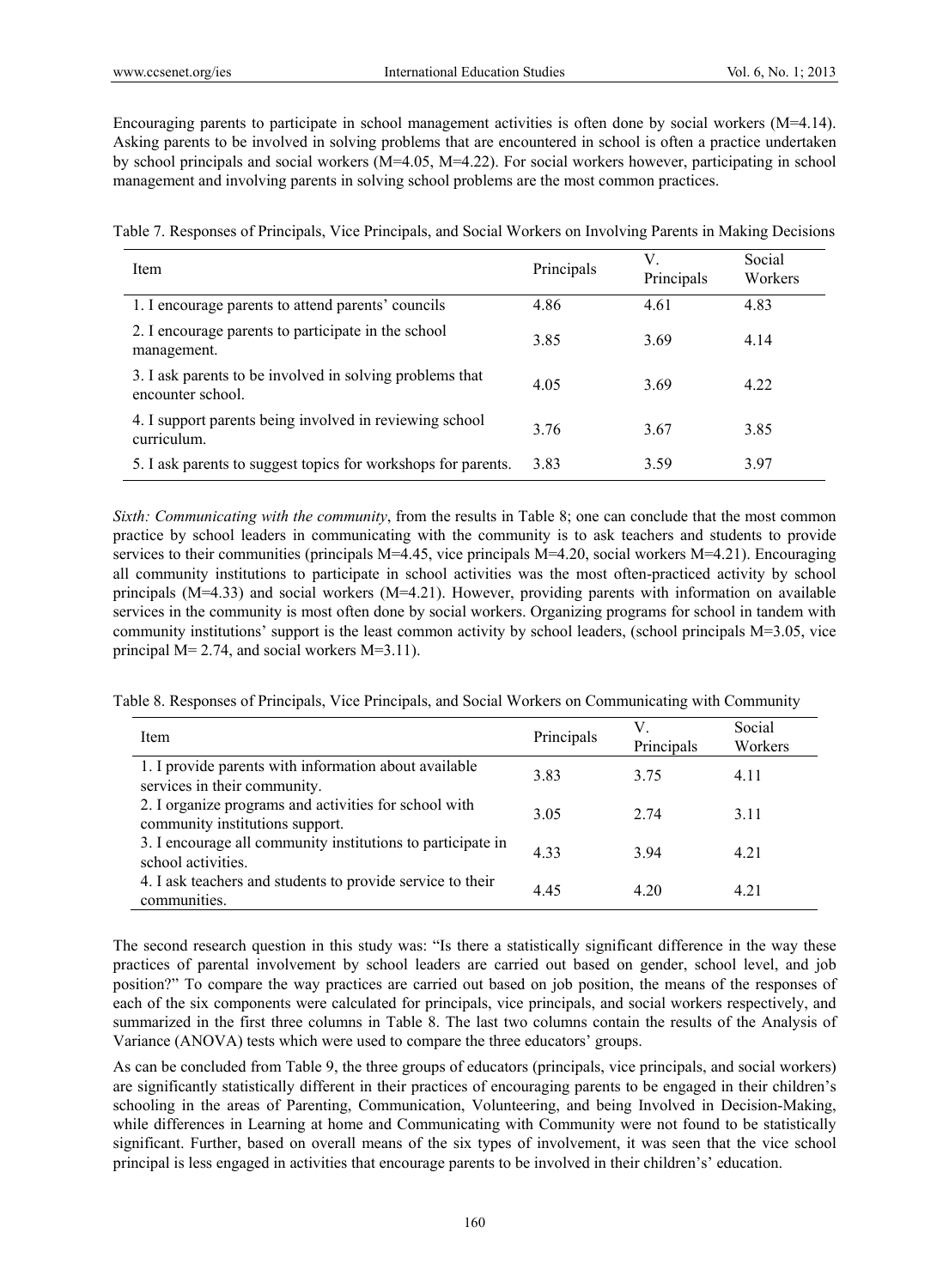| Component                     | Principals | Vice Principals | Social Workers F Value |       | P Value |
|-------------------------------|------------|-----------------|------------------------|-------|---------|
| Parenting                     | 3.63       | 3.27            | 3.83                   | 18.53 | .00.    |
| Communicating                 | 4.28       | 3.96            | 4.22                   | 11 04 | .00.    |
| Learning at home              | 3.62       | 3.42            | 3.70                   | 3.04  | .05     |
| Volunteering                  | 3.91       | 3.63            | 3.99                   | 6.47  | .02     |
| Involving in Making Decisions | 4.09       | 3.86            | 4.21                   | 7.20  | .00     |
| Communicating with Community  | 3.93       | 3.65            | 3.92                   | 4.49  | .01     |

Table 9. Means of Responses on Each Component by Job Position

As for gender, responses on the six types of parental involvement were broken down by gender. The results for male and female leaders and the independent t-test values were calculated and summarized in Table 10. The results indicate that female leaders did more than their male conterparts to encourage parents to be engaged in schools. The independent t-test results indicated that there is a significant difference between males and females on three components: Parenting, Communicating, and Volunteering. The differences on the other three components were not statistically significant.

Table 10. Means of Responses on Each Component By Gender

| Component                     | Males | Females | T-Value | P value |
|-------------------------------|-------|---------|---------|---------|
| Parenting                     | 3.37  | 3.72    | $-4.29$ | .00.    |
| Communicating                 | 4.04  | 4.22    | $-3.14$ | .00     |
| Learning at home              | 3.49  | 3.64    | $-1.54$ | .12     |
| Volunteering                  | 3.49  | 4.06    | $-6.71$ | .00     |
| Involving in Making Decisions | 3.97  | 4.12    | $-1.86$ | .06     |
| Communicating with Community  | 3.81  | 3.85    | $-45$   | .65     |

As for the school level, the participants represented three schooling levels in the UAE educational system: first segment, second segment, and secondary school level. The means of responses were calculated for each component at each school level, the results of which are presented in Table 10. To compare the results over the school levels, an ANOVA analysis was conducted, and the results were summarized in the last two columns in Table 11.

The differences among the three schooling levels were significant on the first four components: Parenting, Communicating, Learning at Home, and Volunteering. The differences in involving parents in Making Decisions and Communicating with Community were not statistically significant. Further, based on the overall means of the six types of parental involvement, school leaders in the first segment were seen to be more often engaged in activities to involve parents in their children's education.

| Component                     | First Cycle | Second<br>Cycle | Secondary<br>School | F Value | P Value |
|-------------------------------|-------------|-----------------|---------------------|---------|---------|
| Parenting                     | 3.76        | 3.50            | 3.55                | 4.11    | .02     |
| Communicating                 | 4.31        | 4.05            | 4.16                | 6.81    | .00.    |
| Learning at home              | 3.82        | 3.49            | 3.46                | 5.55    | .00.    |
| Volunteering                  | 4.17        | 3.69            | 3.77                | 12.02   | .00.    |
| Involving in Making Decisions | 4.13        | 4.02            | 4.07                | .71     | .49     |
| Communicating with Community  | 3.85        | 3.80            | 3.90                | .55     | .58     |

Table 11. Means of Responses on Each Component by School Level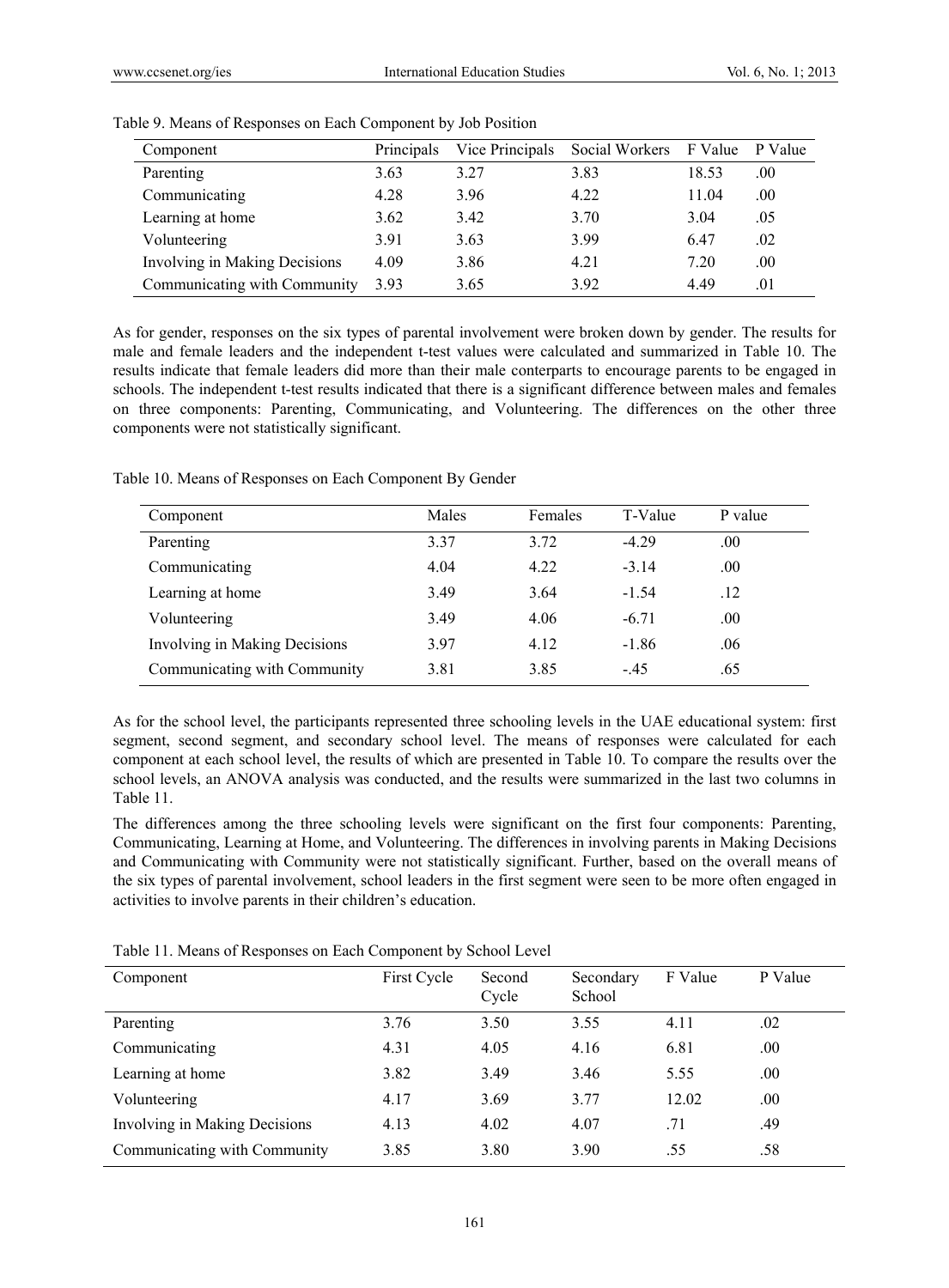#### **8. Discussion**

The purpose of this study was to explore the practices undertaken by school leaders (principals, vice principals and social workers) to engage parents in children's education, and to ascertain whether there is a statistically significant difference in the way these practices are carried out, based on gender, school level and job position. The results of the study showed that school leaders are active in communicating with parents and involving parents in making decisions about school.

It was seen also that school leaders use different communication methods for different issues, which is the common practice found to contribute to the positive attitudes of parents towards the school. On the other hand, school leaders rarely ask teachers to use the school phone to contact parents, even if parents prefer informal contact with the teachers, as Hornby (2011) and Cattermole and Robinson (1985) affirmed.

It was also seen that distributing a survey to know and understand students' weakness and strengths is not a common practice. However, it is a practice that needs to be considered in order to build an accurate student record. It is noteworthy that social workers often communicate with parents regarding student development or problems.

Based on the survey results, in general, it is seen that school leaders often involve parents in making decisions for schools. However, it is worth noting that parental involvement in schools is defined differently in the UAE than it is in the western world. In western literature, parental involvement in schools means that parents are involved in making decisions on school activities, and also support activities through the Parent-Teacher Association (PTA). The Parents-Teachers Associations (PTA) in UAE schools however, are more advisory in nature, and pertain more to student activities and behavior (Al-Taneiji, 2001 & Al Sumaiti, 2012).

This means that involving parents in reviewing the school curriculum is less practiced in the UAE than elsewhere, due to the centralization of the education system. School principals and vice principals do sometimes encourage parents to participate in school management, which involves parents giving suggestions and advice on how to handle some of the problems faced in the school. Also, school leaders sometimes ask parents to suggest topics for workshops. School leaders often ask parents to attend the parents' council meetings, which is a requirement of the Ministry of Education.

School leaders need to focus on activities that inform parents about their children's growth in each stage because there is a positive relationship between parenting practices and style and students achievement. These activities might include workshops and providing parents with books, tapes and flyers (Areepattamannil, 2010).

School leaders must also encourage more learning-at-home activities by parents. While private tutoring is a common practice among UAE families, school leaders need to focus on this type of parental involvement because helping children at home has positive effects on their achievement (Harris and Goodall, 2008), specifically in certain subjects such as reading (Sukhram & Hsu, 2012) and mathematics (Sheldon & Epstein 2005).

It was also seen that school leaders do not often practice activities that encourage parents to volunteer in schools, except asking them to volunteer in school activities, and giving them certificates and prizes for volunteering. It is obvious that the social workers are more often the ones who ask parents to participate in school activities, displays and workshops for students because social workers are tasked mainly with student welfare and their social activities.

Finally, it is seen that school leaders do practice some activities in order to encourage parents to communicate with the community, for the sake of students and the school. An explanation for this behavior by school leaders could be that most of them communicate directly with the school community without encouraging parents to do so. The exception to this is when a parent actually represents one of the community institutions, thereby making the process of communication much easier.

The results of this study show that the ways school leaders involve parents in their children's education do differ according to gender, school level and job position. Female school leaders were found to be more proactive in involving parents. This could be explained by saying that female school principals usually exhibit feminist leadership, which has been described as "creating an empowering and caring school climate" (Strachen, 1999, p. 321), which motivates them to practice more activities that involve parents in school, for the sake of the students.

Schools leaders also have different job descriptions, which could explain the differences in the way they approach parental involvement. School principals and social workers are seen to be more active in parent involvement activities than vice principals, whose work primarily consists of what is delegated to him/her by the school principal, and which differs from school to school.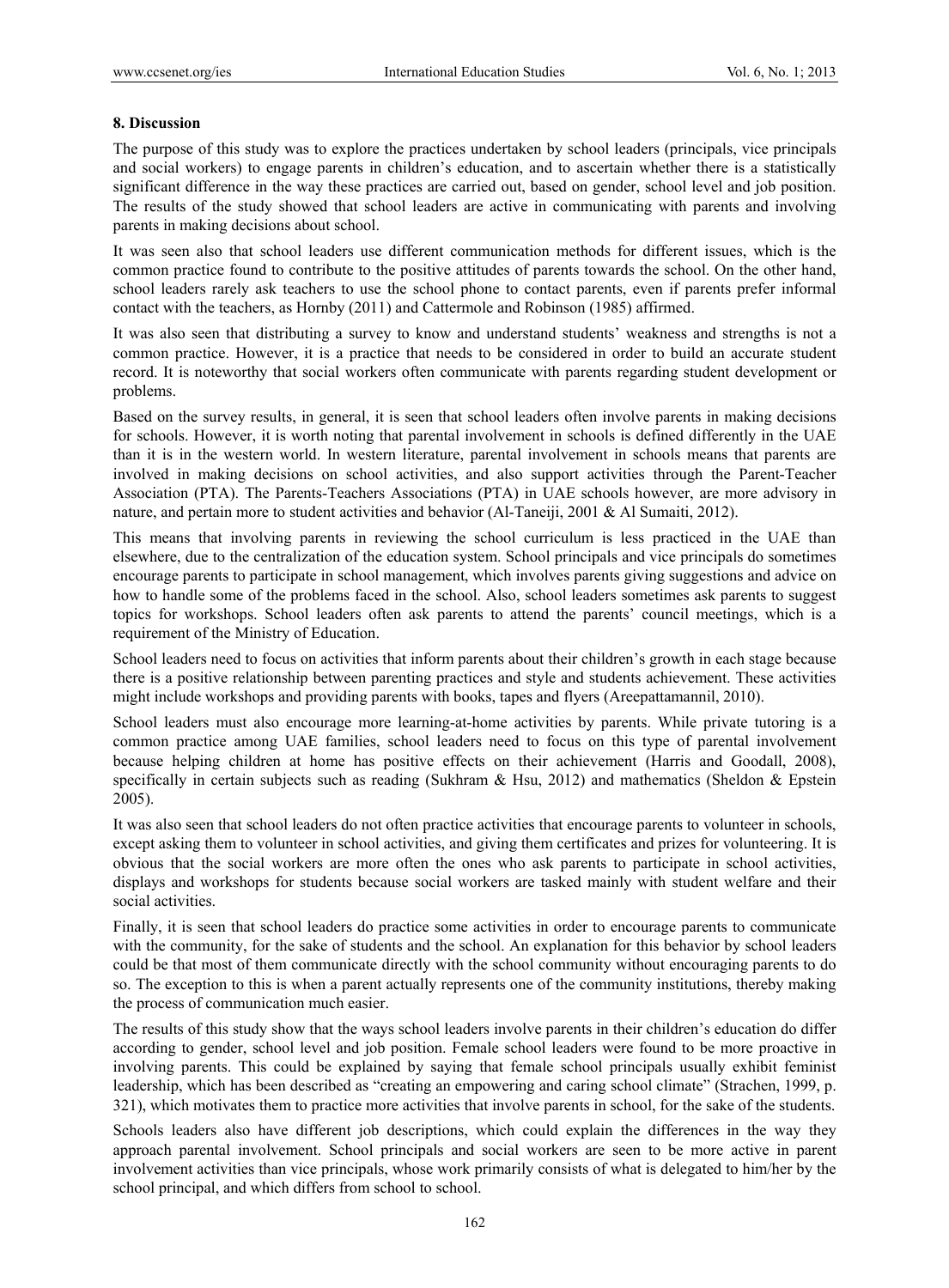Further, based on the overall means obtained in the six types of parental involvement, it was found that the first segment (elementary schools) leaders are more often engaged in activities that involve parents in their children's education. This could be because parents tend to engage more at this stage of their children's lives (Spera, 2005). Another explanation is that school leaders recognize the importance of involving parents in this level, so they offer more activities that support this involvement.

#### **9. Conclusion and Recommendations**

School leaders in UAE schools communicate often with parents and also engage them in school decisions. They also practice some activities regarding the following types of parental involvement: parenting, learning at home, volunteering and involving the community. The findings from this study indicate that school leaders in the UAE need to use different types of involvement strategies to involve parents in their children's education, and thereby strengthen the relationship between schools and parents.

This study has practical implications for educational leaders who are concerned about parental involvement. School leaders need to be nurtured and supported if they are to develop different practices that encourage more parental involvement, and thereby enhance the performance of students and teachers. Based on the study results and the literature review, having productive relationship between schools and parents' needs:

- Involving parents in a wider range of activities that help children succeed, particularly those that support learning at home and enhance the ability of parents to assist children with their education.
- Training school leaders in different strategies on how to involve parents more effectively.
- Supported policies and regulations in relation to working with parents, and parents need to know what type and level of involvement is expected from them.
- Involving parents in the education of children at all levels (elementary to secondary) is a crucial factor in student achievement, as recent studies have demonstrated. School leaders therefore need to carefully select parent involvement activities that strategically target parents of children in specific year levels, e.g. age-appropriate and relevant parent involvement activities would be offered for those with children in higher grades.

In addition to this, a qualitative study, exploring which specific activities could be used by principals to more fully engage parents in the life of the school, and especially, the education of their own children, would also be most useful.

#### **Acknowledgments**

The author would like to express her sincere appreciation to the Research Affairs at United Arab Emirates University for providing financial support under a contract no. 02-02-11-2011.

#### **References**

- Al Sumaiti, R. (2012). Parental involvement in the education of their children in Dubai. *Policy Brief*, *30*. Dubai School of Government.
- Al-Taneijij, S. (2001). *The relationship between successful schools and parental involvement in the United Arab Emirates*. (Unpublished Doctoral Dissertation). University of Colorado at Denver, USA.
- Areepattamannil, S. (2010). Parenting practices, parenting style, and children's school achievement. *Psychological Studies*, *55*(4), 285-289. http://dx.doi.org/10.1007/s12646-010-0043-0
- Badri, A. (1998). School Social Work and School Effectiveness in the Gulf States. *School Psychology International*, *19*, 121-134. http://dx.doi.org/10.1177/0143034398192002
- Bæck, U. (2010a). 'We are the professionals': a study of teachers' views on parental involvement in school. *British Journal of Sociology of Education, 31*(3), 323-335. http://dx.doi.org/10.1080/01425691003700565
- Bæck, U. (2010b). Parental involvement practices in formalized home–school cooperation. *Scandinavian Journal of Educational Research, 54*(6), 549–563. http://dx.doi.org/ 10.1080/00313831.2010.522845
- Bailey, L., Silvern, S., Brabham, E., & Ross, M. (2004). The effects of interactive reading homework and parent involvement on children's inference responses. *Early Childhood Education Journal, 32*(3), 173-178. http://dx.doi.org/10.1023/B:ECEJ.0000048969.91442.36
- Barnyak, N., & McNelly, T. (2009). An Urban School District's Parent Involvement: A Study of Teachers' and Administrators' Beliefs and Practices. *The School Community Journal, 19*(1), 33-58.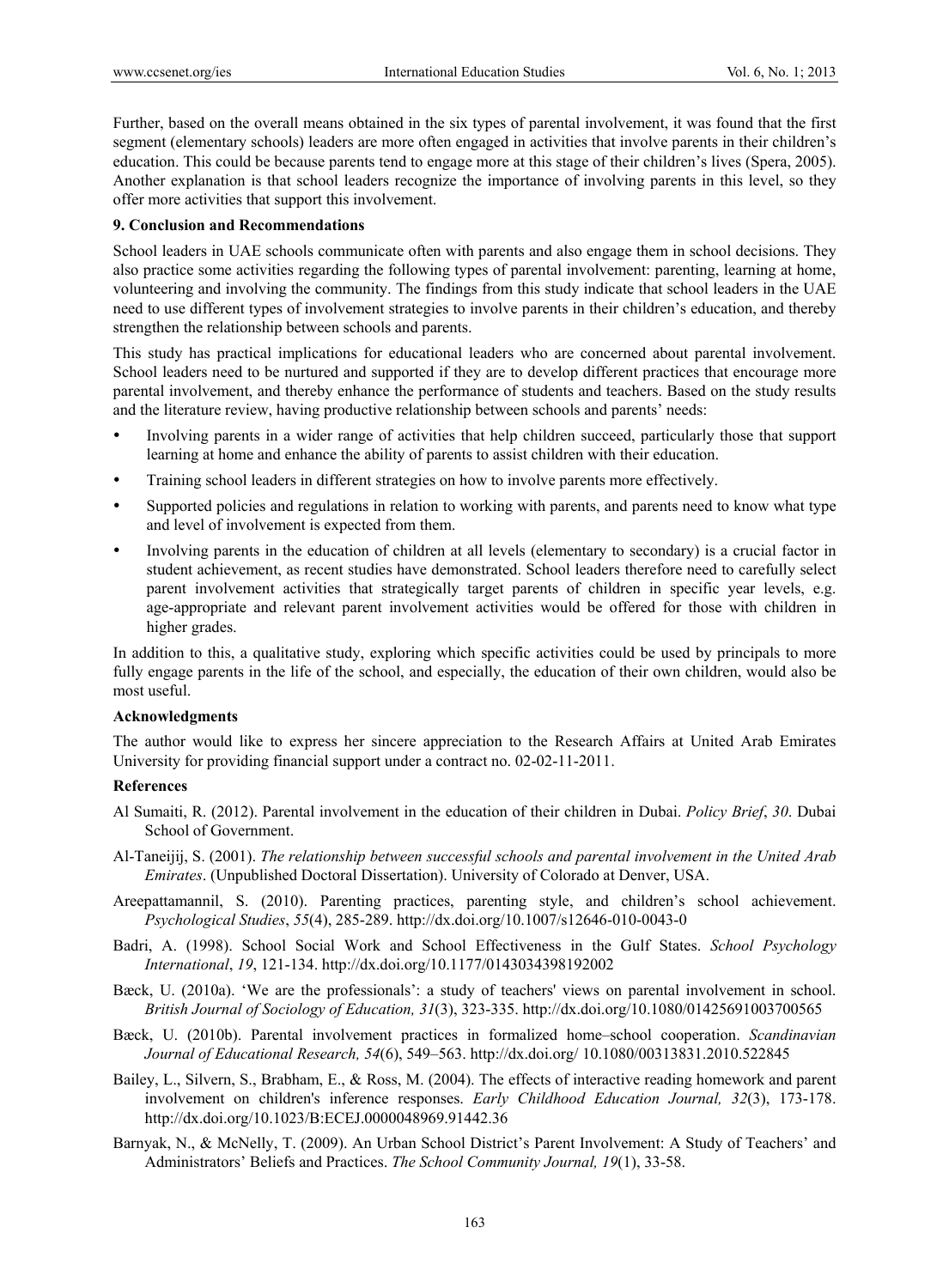- Barton, P. E., & Coley, R. J. (2007). *The family: America's smallest school*. Princeton, NJ: Educational Testing **Services**.
- Berger, E. H. (1991). *Parents as partners in education*. New York: Macmillan.
- Boaduo, N. Adu-Pipim, Milondzo, K., & Adjei, A. (2009). Parent-community involvement in school governance and its effects on teacher effectiveness and improvement of learner performance: A study of selected primary and secondary schools in Botswana. *Educational Research and Review, 4*(3), 096-105.
- Bush T., & Glover D (2002). *School Leadership: Concepts and Evidence*. Nottingham: National College for School Leadership.
- Cattermole, J., & Robinson, N. (1985). Effective Home/School Communication: From the parents' perspective. *Phi Delta Kappan, 67*(1), 48-50.
- Chavkin, N., & Williams, D. (1993). *Minority parents and the elementary school: Attitudes and practices*. In N. Chavkin (Ed.), Families and schools in a pluralistic society (pp. 73-83). Albany, NY: State University of New York Press.
- Chen, W., & Gregory, A. (2010). Parental involvement as a protective factor during the transition to high school. *The Journal of Educational Research, 103*, 53-62. http://dx.doi.org/10.1080/00220670903231250
- Dixon, S. (2008). *A study of parental involvement and school climate: Respective from the middle school*. (Doctoral dissertation). Retrieved from http://repository.tamu.edu/bitstream/ handle/1969.1/ETD-TAMU-3070/DIXON-DISSERTATION.pdf?sequence=1
- Epstein, J. (1995). School/family/community partnerships. *Phi Delta Kappa, 76*, 701–712.
- Epstein, J. (2008). *Improving Family and Community Involvement in Secondary Schools*. Retrieved from http://olms.cte.jhu.edu/olms/data/resource/3881/Improving%20Family%20and%20Community%20Involve ment.pdf
- Fan, X.T., & Chen, M. (2001). Parental involvement and students' academic achievement: A meta-analysis. *Educational Psychology Review, 13*, 1-22.
- Feuerstein, A. (2000). School characteristics and parent involvement: Influences on participation in children's schools. *The Journal of Educational Research, 94*(1), 29-40. http://dx.doi.org/ 10.1080/00220670009598740
- Fishel, M., & Ramirez, L. (2005). Evidence-based parent involvement interventions with school-aged children. *School Psychology Quarterly, 20*, 371–402. http://dx.doi.org/ 10.1521/scpq.2005.20.4.371
- Gay, L., Mills, G., & Airasian, P. (2009). *Educational Research: Competencies for Analysis and Application* (9th. ed.). Upper Saddle River, NJ: Prentice Hall.
- Gonzalez-DeHass, A. R., & Willems, P. (2003). Examining the underutilization of parent involvement in the schools. *School Community Journal, 13*(1), 85-99.
- Gordon, M., & Louis, K. (2009). Linking parent and community involvement with student achievement: Comparing principal and teacher perceptions of stakeholder influence. *American Journal of Education, 116*(1), 1-31. http://dx.doi.org/ 10.1086/605098
- Haastrup, I., & Arogundade, B. (2009). Parents' involvement in school administration as a correlate of effectiveness of secondary schools in Nigeria. *Journal of Education Administration and Policy Studies, 1*(3), 41-046.
- Harris, A., & Goodall, J. (2008). Do parents know they matter? Engaging all parents in learning. *Educational Research, 50*(3), 277–289. http://dx.doi.org/10.1080/00131880802309424
- Henderson, A. T., & Mapp, K. L. (2002). *A new wave of evidence: The impact on school, family, and community connections on student achievement*. Southwest Educational Development Laboratory: Austin, TX.
- Hill, N., & Tyson, D. (2009). Parental Involvement in Middle School: A Meta-Analytic Assessment of the Strategies That Promote Achievement. *Developmental Psychology, 45*(3), 740–763. http://dx.doi.org/10.1037/a0015362
- Hornby, G. (2011). *Parental Involvement in Childhood Education: Building Effective School-Family Partnerships*. Springer. New York.